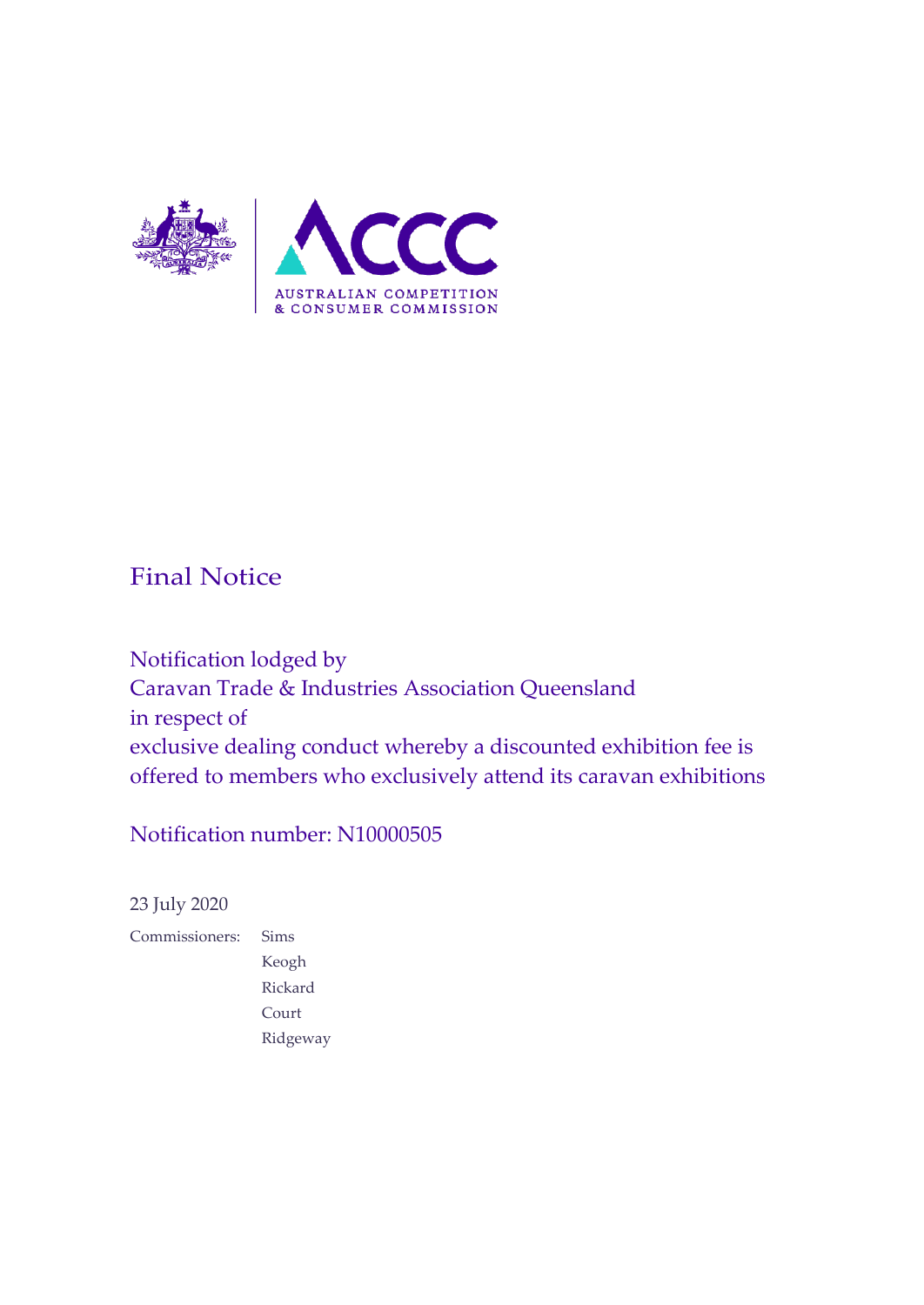# **Summary**

The Australian Competition and Consumer Commission (the **ACCC**) revokes the exclusive dealing notification lodged by the Caravan Trade & Industries Association Queensland (**Caravanning Queensland**) on 3 October 2019. Under the notification, Caravanning Queensland sought to establish a "loyalty program" whereby it would reward its members who exhibit exclusively at Caravanning Queensland owned and operated events by offering them a discounted exhibition fee in relation to those events.

When businesses lodge a notification for exclusive dealing arrangements, they receive protection from legal action for those arrangements. Legal protection commences automatically on the day the notification is lodged with the ACCC. The protection will continue unless or until the notification is revoked or withdrawn. The ACCC can only revoke a notification if it is satisfied that the notified conduct:

- has the purpose, effect or likely effect of substantially lessening competition, and
- in all the circumstances, will not result in likely public benefit which would outweigh the likely public detriment.

Caravanning Queensland submits that the conduct will result in public benefits, including an improved customer experience and increased safety for caravan users. Caravanning Queensland submits that retailers and manufacturers of caravans would attend fewer events in order to access the discount, and would therefore be able to put more time and energy into the events they attend. Caravanning Queensland submits that these companies would be subject to a higher standard of safety and compliance checks than when attending non-Caravanning Queensland events. Caravanning Queensland submits that the conduct will not result in public detriments.

The ACCC considers that the conduct is likely to result in some public benefit by providing discounts on exhibition fees to members who choose not to exhibit at competing events.

However, the ACCC is satisfied based on the information it has received that the conduct has the purpose, effect or likely effect of substantially lessening competition for the supply of RV exhibition event services in the South East Queensland region, and possibly more broadly within Queensland. The ACCC is also satisfied that the likely benefit to the public will not outweigh the likely detriment to the public from the conduct, including as a result of the lessening of competition. The ACCC has received information from a range of market participants, including confidential internal documents of Caravanning Queensland, which support its assessment.

The ACCC issued Caravanning Queensland a draft notice proposing to revoke the notification on 17 June 2020. Caravanning Queensland did not provide a submission responding to the issues raised in the draft notice.

As the ACCC has now issued this final notice revoking the notification, the legal protection provided to Caravanning Queensland by the notification ends 30 days after this notice is issued – on 22 August 2020.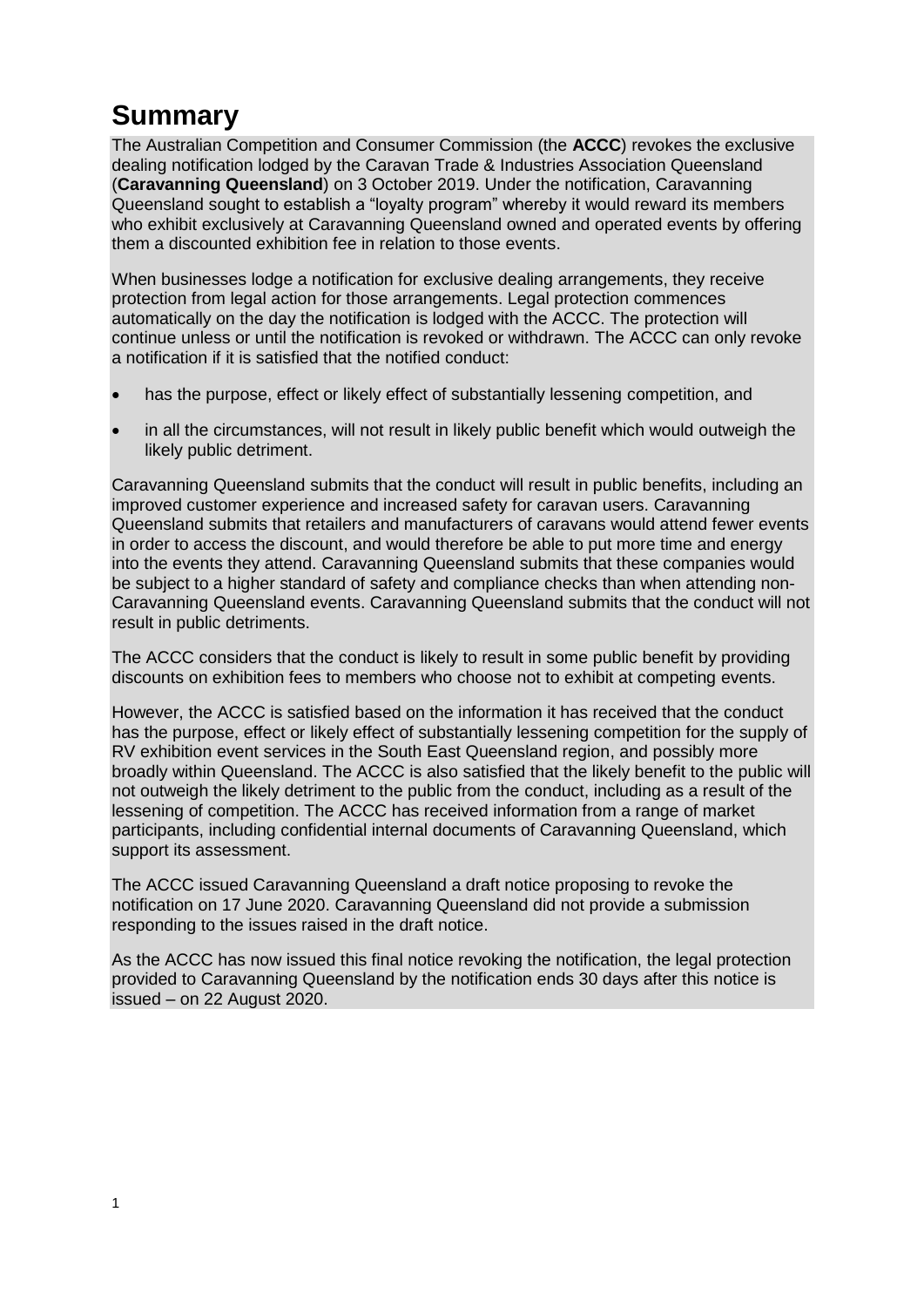## **The notification**

- 1. Caravan Trade & Industries Association Queensland (**Caravanning Queensland**) lodged an exclusive dealing notification on 3 October 2019. Under the notification, Caravanning Queensland sought to establish a "loyalty program" whereby it would reward its members who participate exclusively in Caravanning Queensland owned and operated trade show exhibition events for the sale of recreational vehicles (**RVs**) (i.e. caravans, motorhomes, campervans and camper trailers), by offering them a discounted exhibition fee in relation to those events (the **Notified Conduct**). Members who participate in events operated by alternative suppliers will not be eligible to receive the discount.
- 2. Caravanning Queensland is the peak body for the caravan, manufactured home and camping industries in Queensland. Its members include retailers, manufacturers, hirers and suppliers. Caravanning Queensland participates in advocacy, government liaison, industry marketing, training, education and events.<sup>1</sup> It currently operates four RV exhibitions annually, two in Brisbane, one at the Sunshine Coast, and one at the Gold Coast.
- 3. Legal protection for the Notified Conduct commenced on the day of lodgement. However, Caravanning Queensland agreed not to engage in the Notified Conduct until after the ACCC completed its assessment of the notification.
- 4. Caravanning Queensland advised on 1 November 2019 that it intended, once the ACCC had completed its assessment of the notification, to begin by offering members who participate exclusively in Caravanning Queensland owned and operated events a:
	- 50% discount off the total cost of their site fees at the Let's Go Brisbane Caravan & Outdoor Sale of 29 October – 1 November 2020, and
	- 50% discount off registration fees to the annual conference of the national industry representative body, the Caravan Industry Association of Australia, for up to two people from a member business.<sup>2</sup>
- 5. Caravanning Queensland submits<sup>3</sup> the Notified Conduct will result in public benefits including: freeing up members to invest more time and resources into their exhibits (through attending fewer shows); and increased safety (though compliance audits at events, and through funding for its free caravan safety check program for caravan owners and educational programs for its members).
- 6. Caravanning Queensland submits the Notified Conduct will not result in public detriment because the public are free to attend events of their choosing, there is no obligation on members to accept its offered discount, and no penalty imposed on those who attend competing events, and it will have no appreciable impact on competition among suppliers of RV exhibition event services.
- 7. Caravanning Queensland submits that it intends the exclusivity requirement to apply only to events in South East Queensland (i.e. members will still be eligible for the discount if they attend events operated by competitors of Caravanning Queensland, so

<sup>1</sup> Source: caravanqld.com.au/about-us/ accessed, 29 May 2020.

<sup>2</sup> Submission by Caravanning Queensland, 1 November 2019.

<sup>3</sup> Notification of Exclusive Dealing N1000505, lodged by Caravan Trade & Industries Association Queensland, 3 October 2019.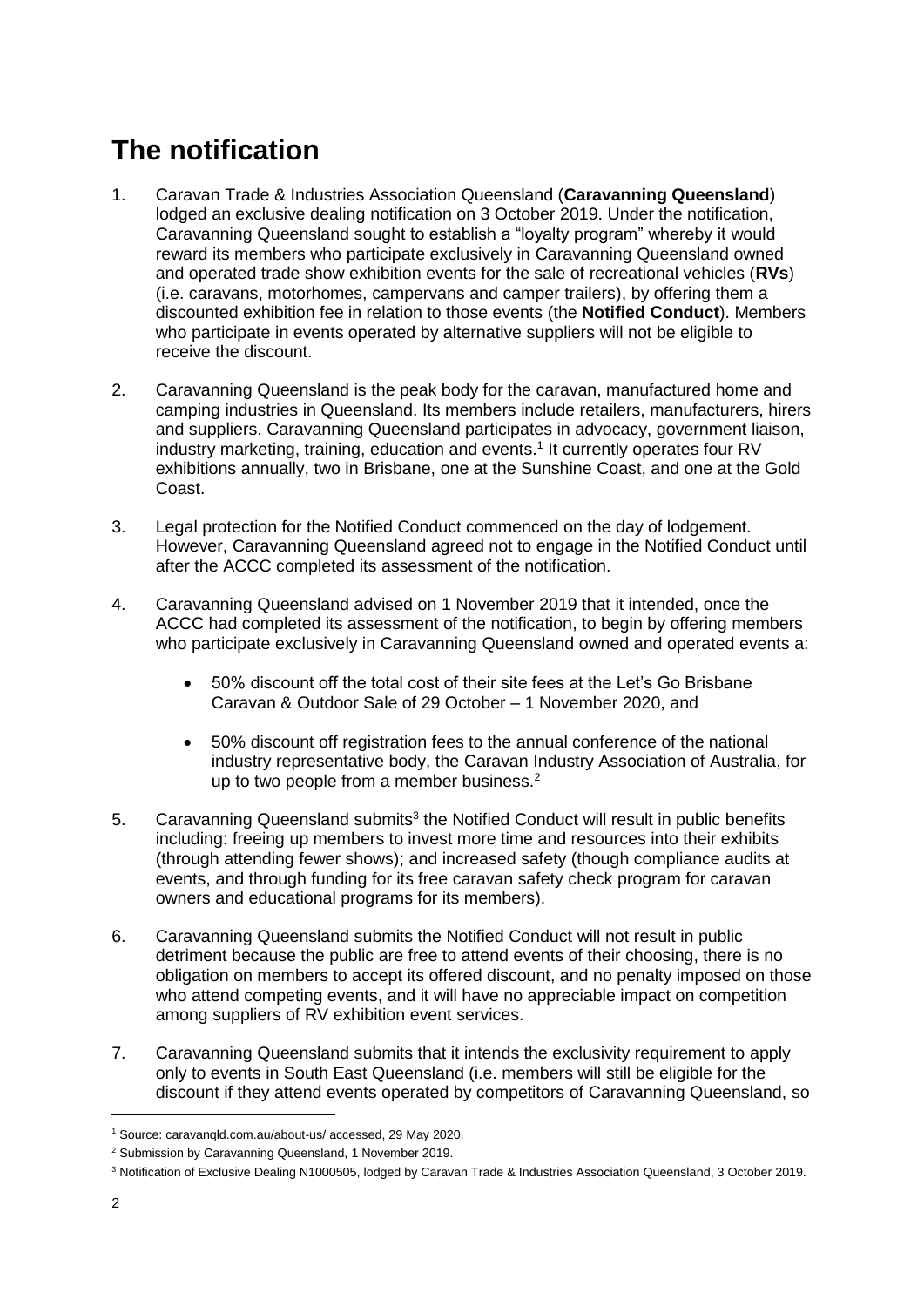long as these are outside of the South East Queensland region). Caravanning Queensland submits that the exclusivity requirement is limited to South East Queensland because it operates events in this region, but not beyond.<sup>4</sup>

- 8. However the ACCC notes that the Notified Conduct is broadly defined without reference to the size of the discount or the geographic scope, and would allow Caravanning Queensland to grant discounts to any event it runs, on condition that exhibitors do not attend other RV exhibition events in Queensland or even more broadly. The ACCC has assessed the effects of the Notified Conduct as notified.
- 9. On 17 June 2020 the ACCC issued a draft notice proposing to revoke the notification. No public submissions were provided in response and no pre-decision conference was requested.
- 10. Further information in relation to the notification is available from the ACCC's public [register.](https://www.accc.gov.au/public-registers/authorisations-and-notifications-registers/exclusive-dealing-notifications-register/caravan-trade-and-industries-association)

## **The exclusive dealing notification process and public benefit test**

- 11. In broad terms, exclusive dealing occurs when one person trading with another restricts the other's freedom to choose with whom, in what or where it deals. Exclusive dealing is common in many business arrangements.
- 12. Exclusive dealing can take a number of forms. Relevantly, it includes:
	- the supply of goods or services, or the supply at a particular price or discount, on condition that the buyer will not acquire, or will limit the acquisition of, goods or services from a competitor of the supplier and
	- refusing the supply goods or services, or to supply at a particular price or discount, because the buyer will not agree to any of these conditions.
- 13. Exclusive dealing is only a breach of the *Competition and Consumer Act 2010* (the **Act**) if the restriction is likely to have the purpose, effect or likely effect of substantially lessening competition.
- 14. The Act allows a business to obtain protection from legal action for exclusive dealing conduct by lodging a notification describing the conduct (under section 93 of the Act) or by obtaining an authorisation for the conduct (under section 90 of the Act).
- 15. While a notification is in force, the business is able to engage in the exclusive dealing conduct as described in the notification without the risk of breaching the exclusive dealing provisions of the Act. The legal protection provided by an exclusive dealing notification commences automatically on the day a notification is validly lodged. The legal protection remains unless or until the notification is revoked or withdrawn.

#### **Legal test**

16. The ACCC assesses an exclusive dealing notification by applying the test in section 93(3) of the Act. The test requires that in order to revoke a notification, the ACCC must be satisfied that the notified conduct:

<sup>4</sup> Submission by Caravanning Queensland, 1 November 2019.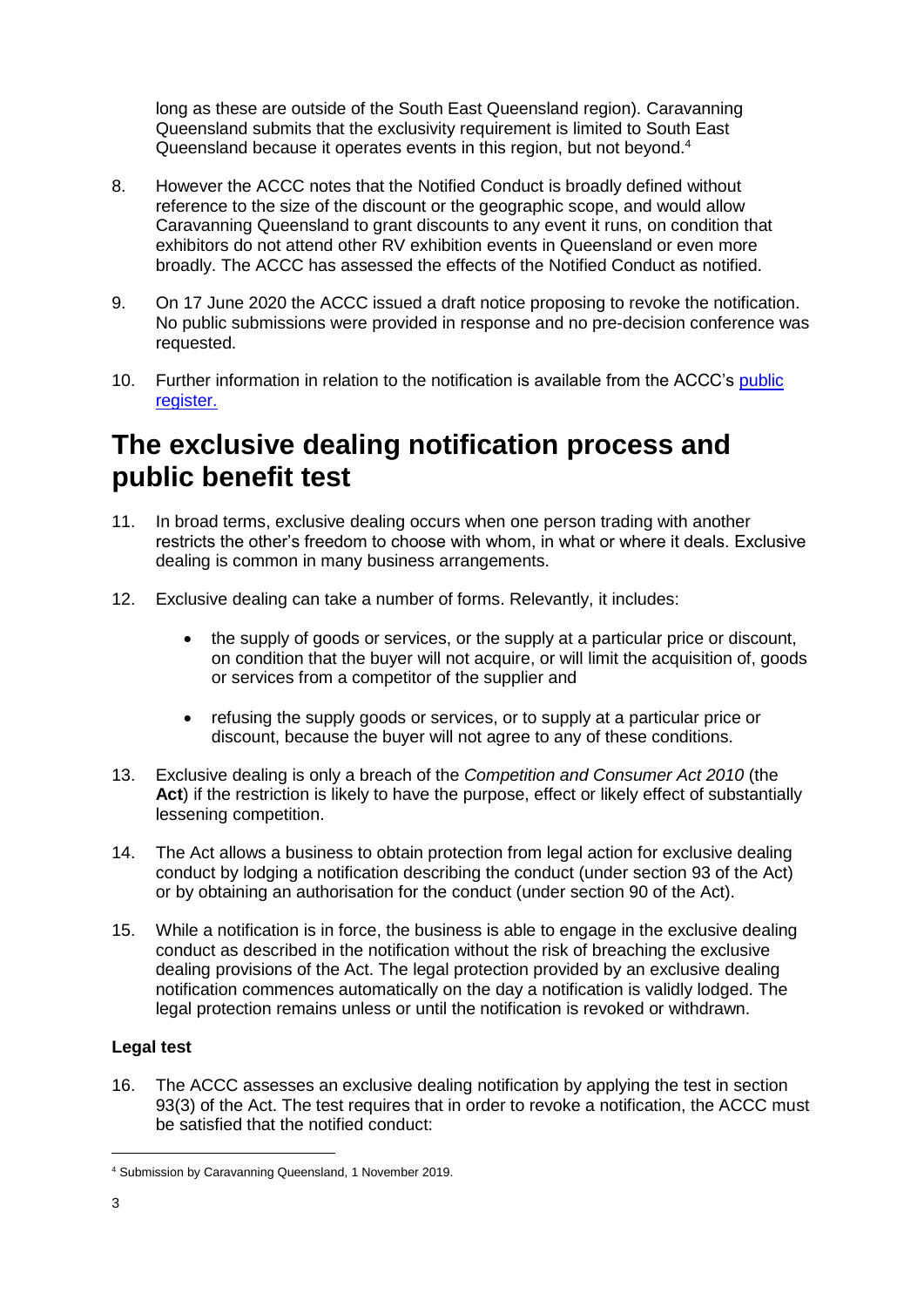- a) has the purpose, effect or likely effect of substantially lessening competition, and
- b) in all the circumstances, will not result in likely public benefit which would outweigh the likely public detriment.
- 17. If the ACCC considers that notified conduct has the purpose, effect or likely effect of substantially lessening competition, the ACCC will then go on to assess the likely public benefits and detriments resulting from the conduct.
- 18. Common public benefits from exclusive dealing may include: more efficient business operations; improved product quality; and the promotion of competition.
- 19. Public detriments from exclusive dealing conduct are not limited to those that relate to a lessening of competition, although in many cases these will be the only identifiable detriments.

## **ACCC consideration of exclusive dealing conduct**

- 20. Exclusive dealing can be harmful to competition by effectively excluding actual or potential competitors to such a significant extent that competition in that market as a whole suffers. In this way, the concern is not about exclusion of any individual competitor, but significant exclusion (partial or complete) of competitors from the market as a whole. Where conduct harms competition in a market as a whole, consumers are hurt by the conduct. One way in which this can occur is where exclusive dealing arrangements "lock up" enough of the potential customer base for a service, so as to prevent potential or existing competitors from having access to enough of the remaining market to be an effective competitor. Exclusive dealing arrangements are more likely to have this effect when the firm engaging in the exclusionary conduct has market power or has a product or service that is seen as a "must have" product by suppliers.
- 21. In some circumstances, exclusive dealing conduct can also be pro-competitive or have a neutral effect on competition. This will depend on the individual circumstances of the arrangement, and is more likely where arrangements cover only small segments of a market. Possible benefits include enhancing the level of competition between brands, and allowing upstream suppliers to more easily and efficiently control distribution quality.

### **Caravan events in Queensland**

- 22. The ACCC understands that absent the current COVID-19 restrictions, exhibitions are a very, and increasingly, important method for selling RVs. An increasing number of consumers interested in purchasing RVs attend exhibition events and the ACCC understands that RV retailers are experiencing lower levels of foot traffic through their own caravan retail sale yards.<sup>5</sup>
- 23. There are significant costs in running a site at any event. The ACCC understands these costs are often shared between RV manufacturers and retailers (exhibitors). 6 Major costs include transport and insurance of RVs to feature at the exhibition, staffing of the exhibit and exhibition fees. Fees for exhibiting vary depending on the event (its

<sup>5</sup> See for example Submission by Australian Events Marketing Pty Ltd, 1 November 2019, p15.

<sup>&</sup>lt;sup>6</sup> Submission by Australian Events Marketing Pty Ltd, 1 November 2019, p12.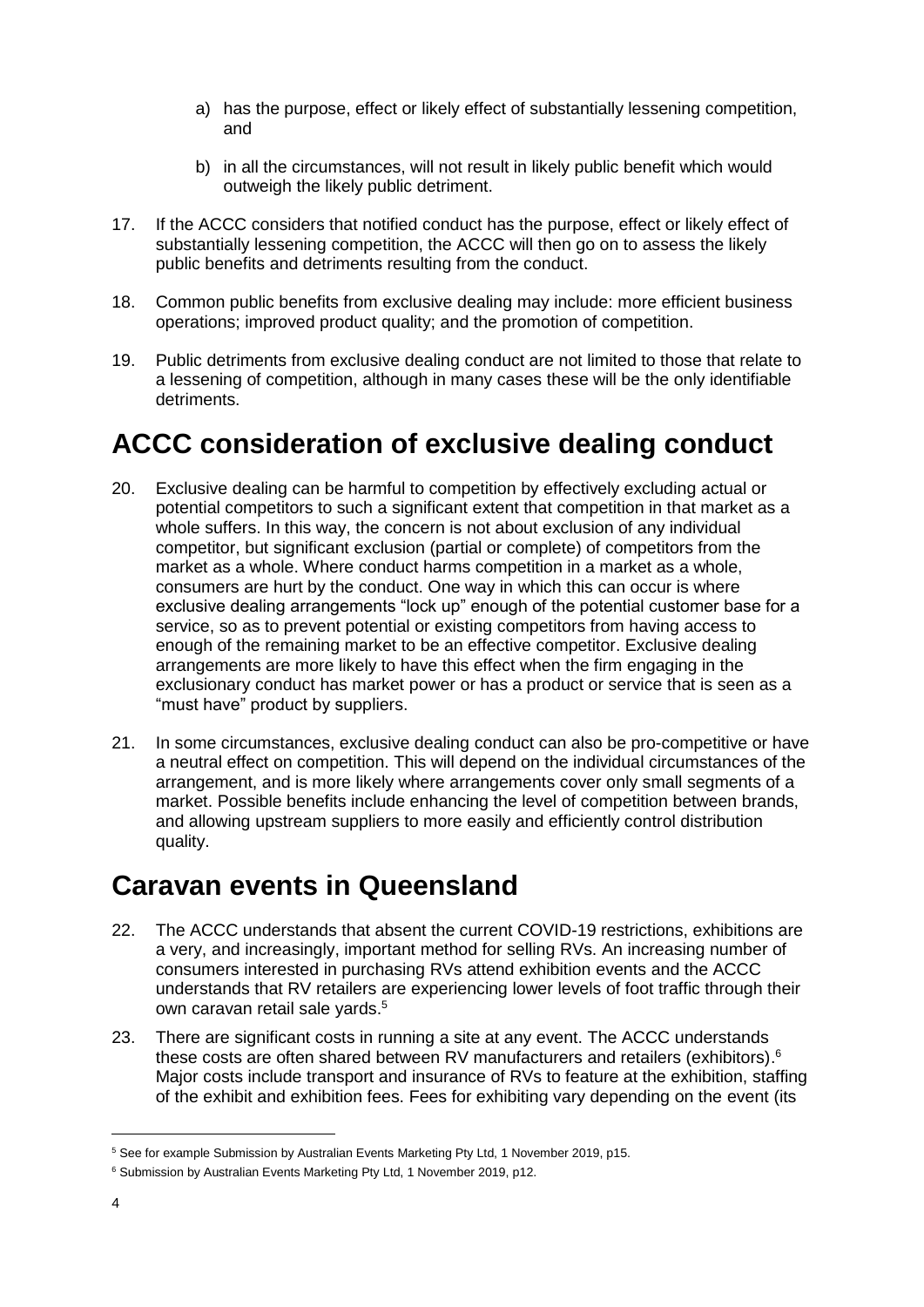size, location and venue type) and the size and type of site (eg. under cover or outdoor, prominence, etc). The ACCC understands that exhibition fees vary between around \$15,000 and \$75,000 or more depending on those factors.<sup>7</sup>

- 24. Many RV manufacturers place geographic limits on the distribution area each of their retailers is permitted to service. $8$  Some of these are quite small regions and others appear to be state-wide. Retailers with these restrictions are only permitted to exhibit at events within the distribution area specified by each RV manufacturer.
- 25. Caravanning Queensland currently operates four RV exhibitions annually, in Brisbane, the Sunshine Coast, and the Gold Coast. The events primarily feature retailers of RVs but also feature exhibitors selling related accessories and providing tourism information. Caravanning Queensland operates the largest event in Queensland relating to RVs or outdoor pursuits, the 'Let's Go Queensland Caravan and Camping Supershow' (**the Supershow**). The ACCC understands that the numbers of exhibitors and attendees at the Supershow are significantly higher than the next largest Queensland event.<sup>9</sup>
- 26. Two other companies also operate exhibitions featuring caravans in the South East Queensland area: Australian Events Marketing Ltd (**Australian Events**), and Exhibitions & Trade Fairs Pty Ltd (**ETF**).
- 27. Australian Events runs four RV exhibition events in the region annually, encompassing caravans along with various other outdoor pursuits such as camping, boating and fishing. In addition, Australian Events runs caravan exhibitions in other parts of the country (ie far north Queensland, Toowoomba and Newcastle), and a few exhibitions in Queensland unrelated to caravans (related to industries such as agriculture and mining). $10$
- 28. ETF runs a dozen exhibitions around Australia each year, covering a range of industries including energy, natural gas, packaging, and vintage motoring. It runs two outdoor leisure exhibitions each year, one in Melbourne and one in Brisbane. It describes its Brisbane event as "Brisbane's biggest combined 4WD, off-road, touring, towing, fishing and boating expo." ETF reports its consumer surveys indicate that more than 65% of attendees are most interested in seeing RVs at the show.<sup>11</sup>
- 29. Caravans sold in Queensland are subject to national safety design standards, and state towing safety regulations. Caravans in Queensland must pass a safety inspection each year, and when registration is transferred. Caravanning Queensland and the Department of Transport and Main Roads and Queensland Gas & Petroleum Inspectorate jointly offer safety inspections to Queensland RV owners to ensure owners know how to comply with their obligations and have a compliant set up.

## **Rationale for the Notified Conduct**

- <span id="page-5-0"></span>30. Caravanning Queensland submits that its reasons for seeking to engage in the Notified Conduct are:
	- a) to reward Caravanning Queensland members for their ongoing loyalty

<sup>7</sup> Submission by Caravanning Queensland, 1 November 2019.

<sup>&</sup>lt;sup>8</sup> Submission by Australian Events Marketing Pty Ltd, 1 November 2019, p11.

<sup>&</sup>lt;sup>9</sup> Caravanning Queensland reports attendance of 40,000 – 50,000 annually at its Supershow, with around 250 exhibitors. Other events report attendee numbers at about 15,000 and exhibitor numbers at around 100.

<sup>10</sup> Source: australianevents.com.au

<sup>11</sup> Source: https://4x4show.com.au/media/3076/17131-4x4-show-2020-brisbane-prospectus\_v8.pdf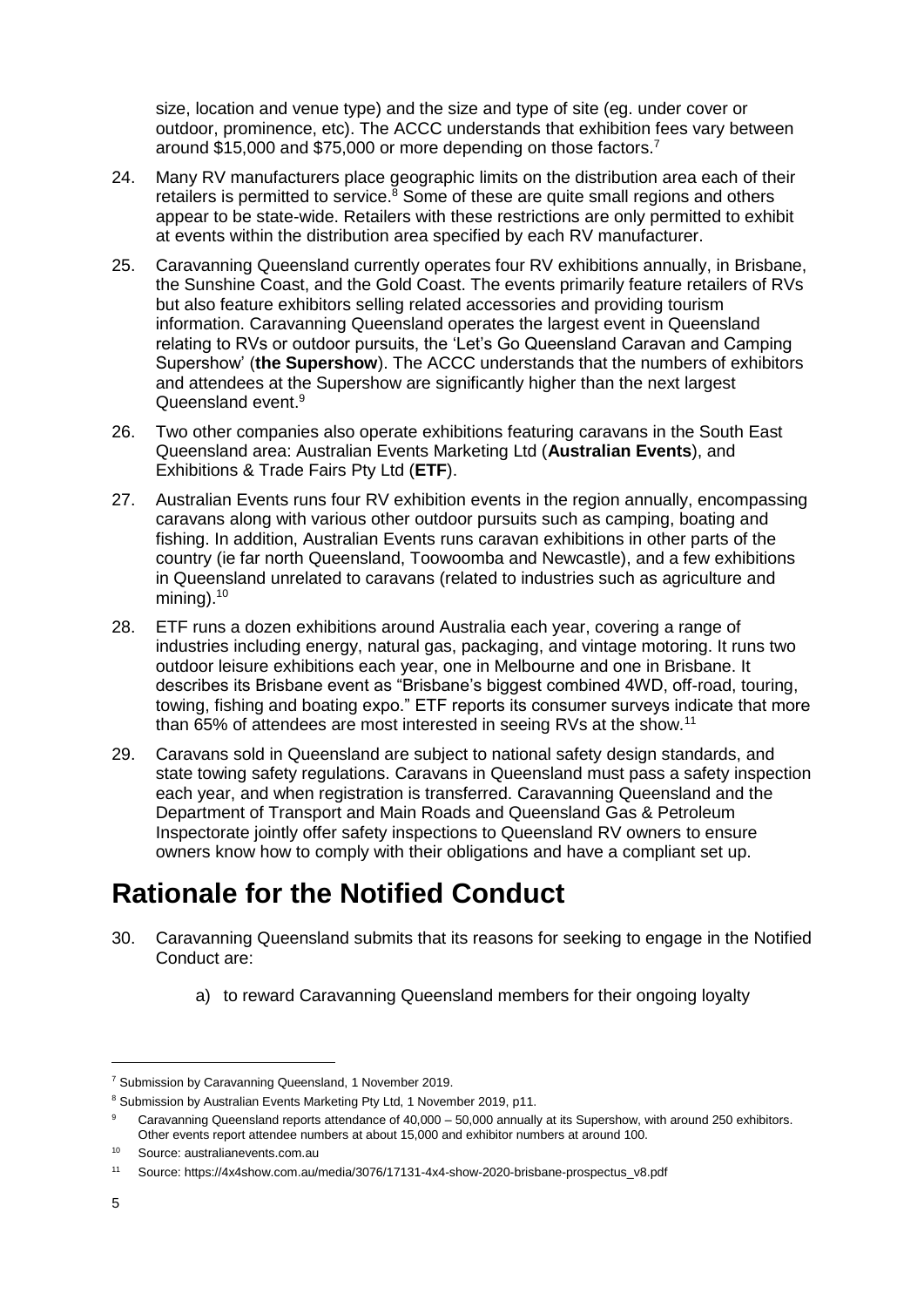- b) to encourage Caravanning Queensland members to decrease the number of events that they attend so that:
	- i. members can invest more time and resources into their dealerships and other industry businesses, benefitting the consumer
	- ii. members can invest more time and resources into the events they do attend to increase the quality of the exhibits
	- iii. the burden and costs of attending numerous events throughout the year is reduced, and
	- iv. consumers can experience a greater degree of quality in their dealings with Caravanning Queensland members, at events and at the member businesses.<sup>12</sup>

## **Consultation**

- 31. The ACCC sought submissions from a wide range of interested parties including competitors, tourism organisations and RV retailers. Prior to issuing the draft notice, the ACCC received five public submissions. The ACCC also sought submissions from Caravanning Queensland and interested parties in response to the draft notice. The ACCC also invited Caravanning Queensland and interested parties to request the ACCC hold a conference to discuss the draft notice. No party requested a conference and no public submissions from interested parties were received in response. Caravanning Queensland did not provide a submission responding to the issues in the draft notice.
- 32. Public submissions received prior to the draft notice were as follows:

#### Australian Events

- strongly opposes the Notified Conduct, on the basis that:
	- o Caravanning Queensland has an anti-competitive purpose
	- $\circ$  it will prevent or deter competition, and have long term effects on the RV event market
	- o the size of the discount and method of subsidising the offer may constitute a significant barrier to entry
	- $\circ$  it would have long term effects on the RV event market, which will allow Caravanning Queensland to charge higher prices
	- $\circ$  the claimed benefits will not arise due to the resulting reduction in competition.

#### Exhibition and Trade Fairs

 submits that the Notified Conduct will not result in any of the claimed public benefits, and will significantly reduce competition, particularly because a significant proportion of exhibitors at RV events in Queensland participate in Caravanning Queensland's Supershow – to the extent that ETF considers it a "must have" for RV exhibitors and that this share of the market is non-contestable.

<sup>12</sup> Notification of Exclusive Dealing N1000505, lodged by Caravan Trade & Industries Association Queensland, 3 October 2019.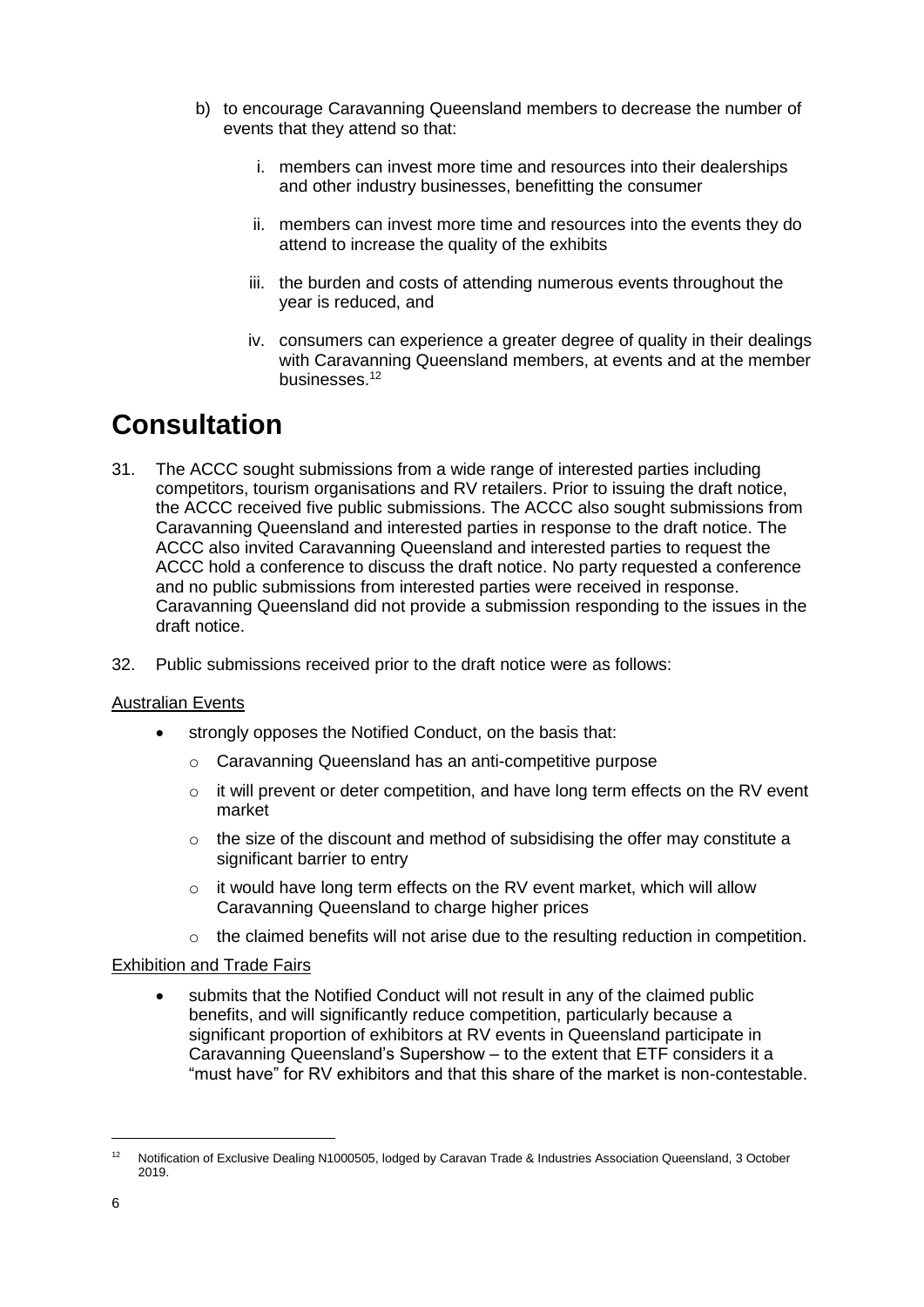- believes the Notified Conduct may permit Caravanning Queensland to leverage this non-contestable share of the market by imposing exclusivity restrictions on the contestable share of the market
- the reduction in competition likely to result from the Notified Conduct appears to be by design.

#### An anonymous RV retailer

- submits that an increasing number of events over time have watered down consumer choice and retailers' profitability, and that smaller retailers cannot afford to attend all shows, which causes customers to believe larger brands are the only ones available
- submits the Notified Conduct would encourage exhibitors to "return to a sensible affordable show calendar."

#### Ozcape Campers

 submits there are too many events, with the result that the public cannot see the full range of products and brands at each show.

#### Kratzmann Caravans

 submits the Notified Conduct will not result in detriments and will result in the claimed public benefits.

#### Caravan Industry Association of Australia

- believes the Notified Conduct is merely a loyalty program, and is highly unlikely to substantially lessen competition or to disadvantage consumers, noting that members are not obliged to participate
- believes the Notified Conduct is likely to result in benefits through stronger safety measures and greater opportunity for caravan retailers to reinvest due to the savings generated.
- 33. Prior to the draft notice, Caravanning Queensland provided a number of submissions containing further information responding to interested party submissions and ACCC information requests. The ACCC also obtained internal Caravanning Queensland documents on a confidential basis to assist its consideration of the Notified Conduct.
- 34. All public submissions received by the ACCC in relation to the notification are available on the ACCC's [public register.](https://www.accc.gov.au/public-registers/authorisations-and-notifications-registers/resale-price-maintenance-notifications-register/stanley-black-decker-australia-pty-ltd)

## **ACCC Assessment**

35. In examining whether the Notified Conduct has or would have the purpose, effect or likely effect of substantially lessening competition and whether the Notified Conduct is likely to result in public benefits that outweigh any detriment to the public, the ACCC considered the information provided by Caravanning Queensland and interested parties, including that provided on a confidential basis, as well as information it obtained itself in the course of its inquiries.

### **Future with or without the Notified Conduct**

36. In assessing the likely benefits and detriments of proposed conduct, the ACCC compares the likely future with and without the conduct.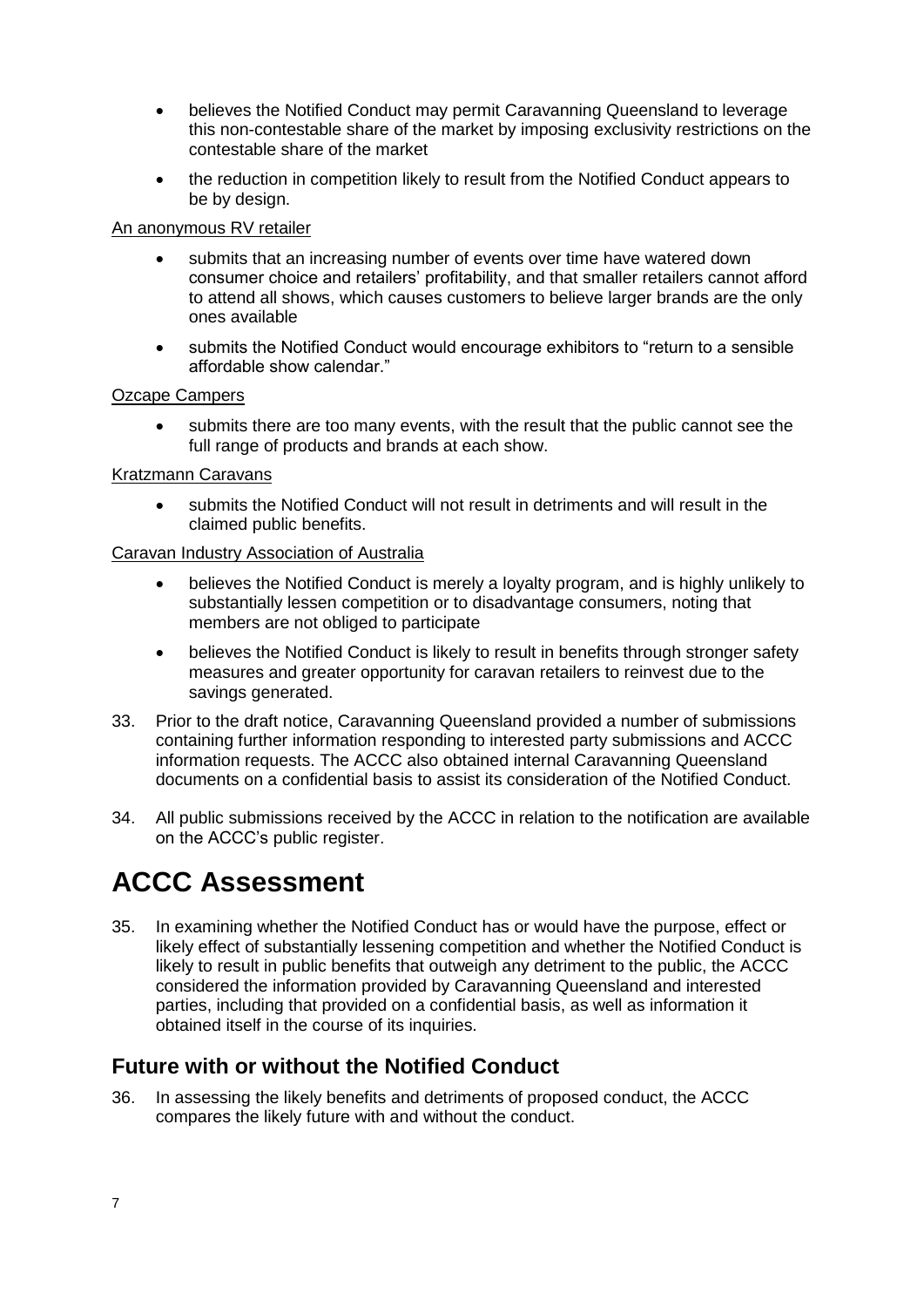37. The ACCC considers that in the future without the Notified Conduct, it is likely that the status quo would continue – namely that exhibitors would be free to choose which events to attend based on commercial considerations of the costs of attending and expected revenue from sales, in the absence of any incentive not to attend non-Caravanning Queensland exhibition events, and companies organising events would continue to offer incentives to attend their events that do not preclude attendance at other events.

### **Areas of competition**

- 38. Defining the areas of competition likely to be affected by the Notified Conduct enables the ACCC to assess whether the Notified Conduct would have the purpose, effect or likely effect of substantially lessening competition in a market.
- 39. Caravanning Queensland submits that the Notified Conduct relates to the RV event market in south-east Queensland (as the region in which Caravanning Queensland currently operates RV events).
- 40. Caravanning Australia submits that it could be argued that event organisers Australian Events and ETF are not direct competitors to Caravanning Queensland as their events showcase a broader range of products than Caravanning Queensland's RV events.<sup>13</sup>
- 41. ETF submits that the Notified Conduct will affect competition in the market for the provision of RV trade show services to retailers (exhibitors) and attendees in Queensland. ETF also notes there may be a number of relevant markets within Queensland with varying geographic dimensions.<sup>14</sup>
- 42. The ACCC notes that the information available to it indicates that:
	- exhibitions are an increasingly important factor in the sale of RVs, and are therefore important to consumers, retailers and manufacturers of RVs
	- manufacturers and retailers both contribute financially and logistically to attendance at exhibitions
	- most consumers are unlikely to travel large distances to attend RV exhibitions, and
	- retailers of RVs frequently have geographic restrictions imposed on them by manufacturers in relation to the different brands of RVs, with the result that they cannot travel large distances to attend exhibitions.
- 43. On this basis, the ACCC considers that a number of different areas of competition may be affected by the Notified Conduct, specifically those for:
	- the supply of RV exhibition event services, to both retailers of RVs and related products, and consumers exploring whether to buy RVs and related products
	- the retail supply of RVs, and
	- the manufacture, importation and supply of RVs.

<sup>&</sup>lt;sup>13</sup> Submission by Caravanning Queensland, 31 January 2020, p2.

<sup>&</sup>lt;sup>14</sup> Submission by Exhibitions and Trade Fairs Pty Ltd, 31 October 2019.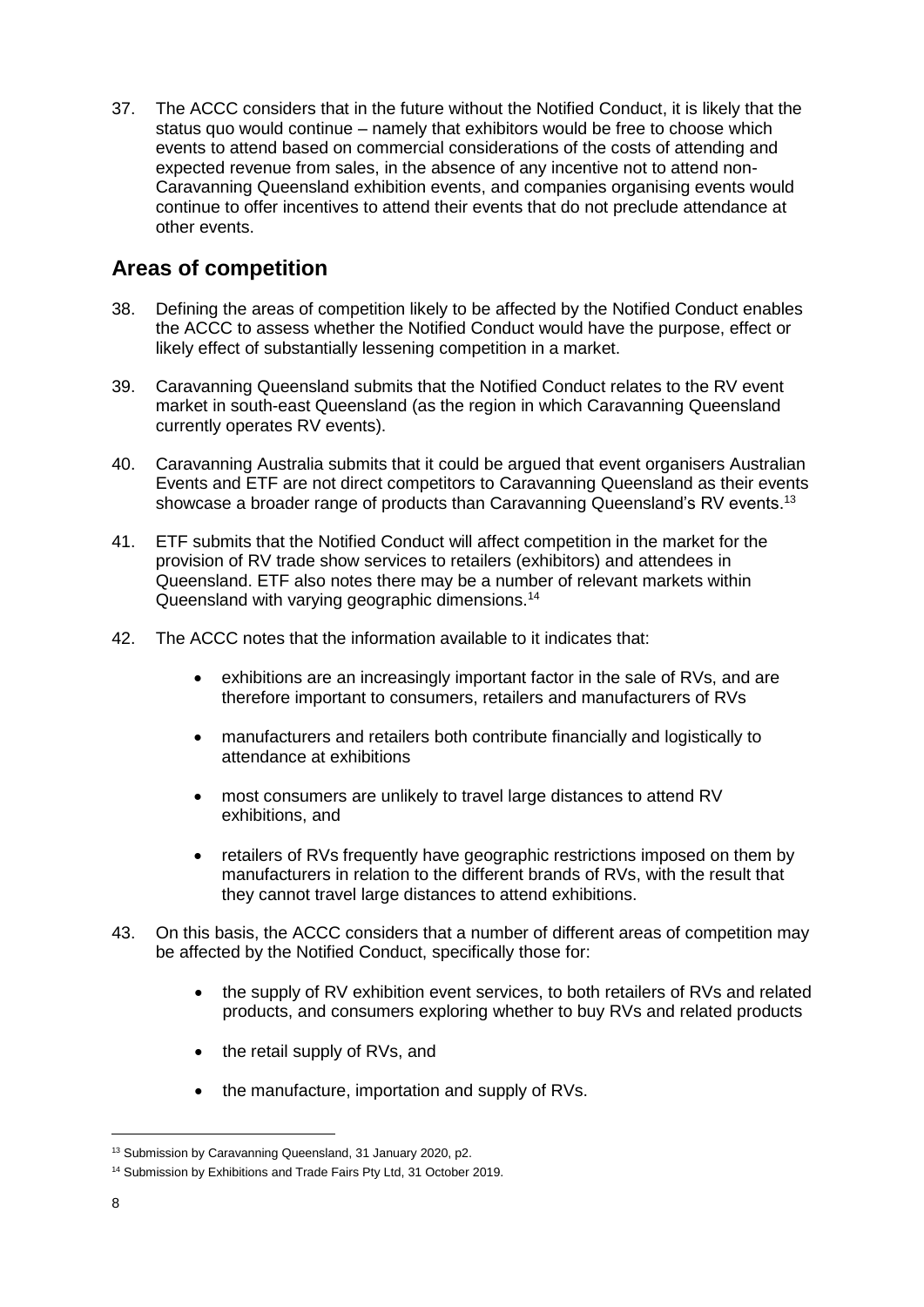- 44. The ACCC considers that there are likely to be geographic elements to competition for the supply of RV exhibition event services, and for the retail supply of RVs, such that there are a series of local markets within Queensland for the provision of each of these products and services. This is due to the ACCC's understanding that:
	- some RV retailers are subject to geographic limitations by some RV brands, and are not permitted to sell outside their appointed region
	- the distance RV retailers need to travel to attend a particular event may affect their decision whether or not to attend due to the costs involved in transporting RVs, and
	- the majority of potential purchasers of RVs are unlikely to travel long distances in order to attend RV exhibition events or caravan yards.
- 45. The ACCC has focused in particular on the impact of the Notified Conduct on the supply of RV exhibition event services. The ACCC does not consider it is necessary to precisely define the geographic scope of the relevant areas of competition, but has considered the potential impact of the Notified Conduct on competition for the supply of RV exhibition event services in Queensland, and on competition in any regions within Queensland, including South East Queensland where Caravanning Queensland currently operates and intends its loyalty program to apply.

### **Purpose, effect or likely effect of substantially lessening competition**

46. For the reasons set out below and based on the information available to it, the ACCC is satisfied that the Notified Conduct has the purpose, effect or likely effect of substantially lessening competition in the provision of RV exhibition event services in South East Queensland, and possibly more broadly within Queensland. The ACCC has received information from a range of market participants, including confidential internal documents of Caravanning Queensland, in support of its assessment.

#### **Purpose**

47. A corporation will have the purpose of substantially lessening competition if that is its actual purpose for engaging in the conduct.<sup>15</sup> This will be ascertained from direct and indirect evidence as to the actual intentions and purposes of the corporation. The Act provides that the relevant purpose must be a substantial purpose but not necessarily the sole purpose.

#### *Caravanning Queensland submissions*

- 48. Caravanning Queensland states that its intent in seeking to engage in the Notified Conduct is as described in the Rationale section above at paragraph [30.](#page-5-0)
- 49. Caravanning Queensland states it is not its intention to:
	- increase visitor attendance fees to its events
	- increase fees to exhibit in its events

<sup>15</sup> *Universal Music Pty Ltd v Australian Competition and Consumer Commission* (2003) 201 ALR 636, at 693.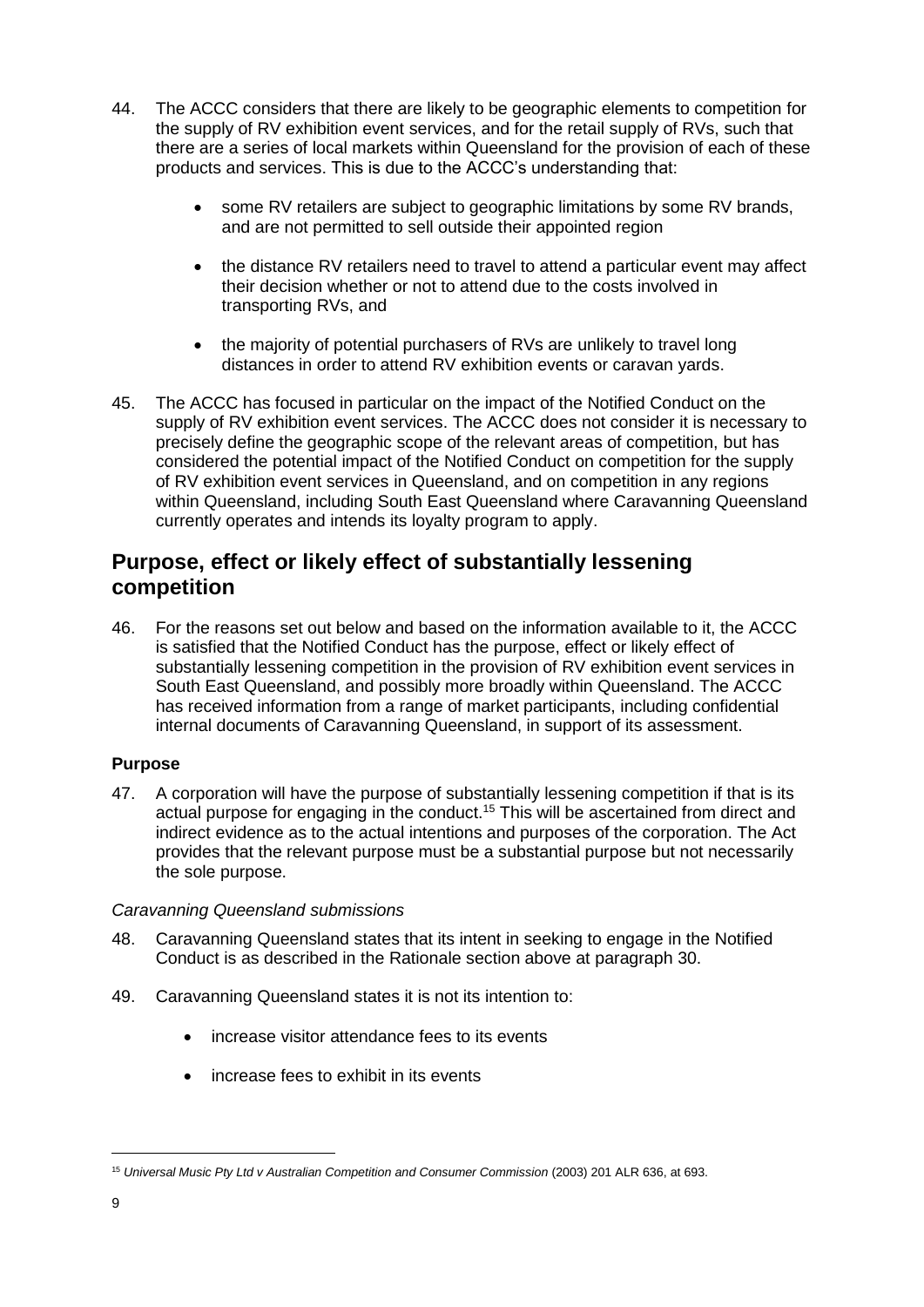- reduce the number of trade shows in Queensland (although Caravanning Queensland submits if this were to occur it would benefit the consumer by resulting in higher quality events)
- restrict members from exhibiting at non-Caravanning Queensland events or to penalise members who choose to do so, or
- $\bullet$  increase its market power.<sup>16</sup>

#### *Interested party submissions*

- 50. Australian Events submits that:
	- the Notified Conduct is a penalty imposed upon Caravanning Queensland members and is not a true loyalty scheme
	- it has serious questions regarding Caravanning Queensland's prior conduct and true purpose in undertaking the Notified Conduct, including why the claimed benefit of exhibitors attending fewer events cannot be achieved without the Notified Conduct
	- it believes the sole purpose of the Notified Conduct is to prevent, deter or hinder competition in the RV event market, to enable Caravanning Queensland to own the market in Queensland. Other state associations may seek to roll out similar conduct if the Notified Conduct is successful.<sup>17</sup>
- 51. ETF submits that the Notified Conduct appears to be designed to reduce competition, as its aim is to decrease or eliminate member attendance at non-Caravanning Queensland events.<sup>18</sup>

#### *ACCC view*

- 52. The ACCC has considered the intention of the Notified Conduct; specifically, whether Caravanning Queensland has a purpose of substantially lessening competition.
- 53. The ACCC considers that Caravanning Queensland has the incentive to maximise attendance by exhibitors at its events, because it generates higher income from event attendance. Where retailers and manufacturers are deciding which events to attend, noting there are substantial costs for exhibitors associated with their attendance, Caravanning Queensland could use its membership and "loyalty program" to market its own events over those of competitors. The ACCC notes Caravanning Queensland's submissions that promoting exclusive attendance at its events is intended to limit attendance at competing events, and the ACCC considers that this purpose extends to impacting the viability and frequency of those alternative events.
- 54. Although Caravanning Queensland states its intention is not to reduce the total number of RV events in Queensland, this appears to be inconsistent with encouraging Caravanning Queensland members to decrease the number of events that they attend. Further, Caravanning Queensland's benefit claims assume it will have more funds available as a result of the Notified Conduct (for example, greater profits to put into safety programs for caravan users). This suggests that Caravanning Queensland

<sup>16</sup> Submission by Caravanning Queensland, 31 January 2020, p3.

<sup>&</sup>lt;sup>17</sup> Submission by Australian Events Marketing Pty Ltd, 1 November 2019.

<sup>&</sup>lt;sup>18</sup> Submission by Exhibitions and Trade Fairs Pty Ltd, 31 October 2019, p3.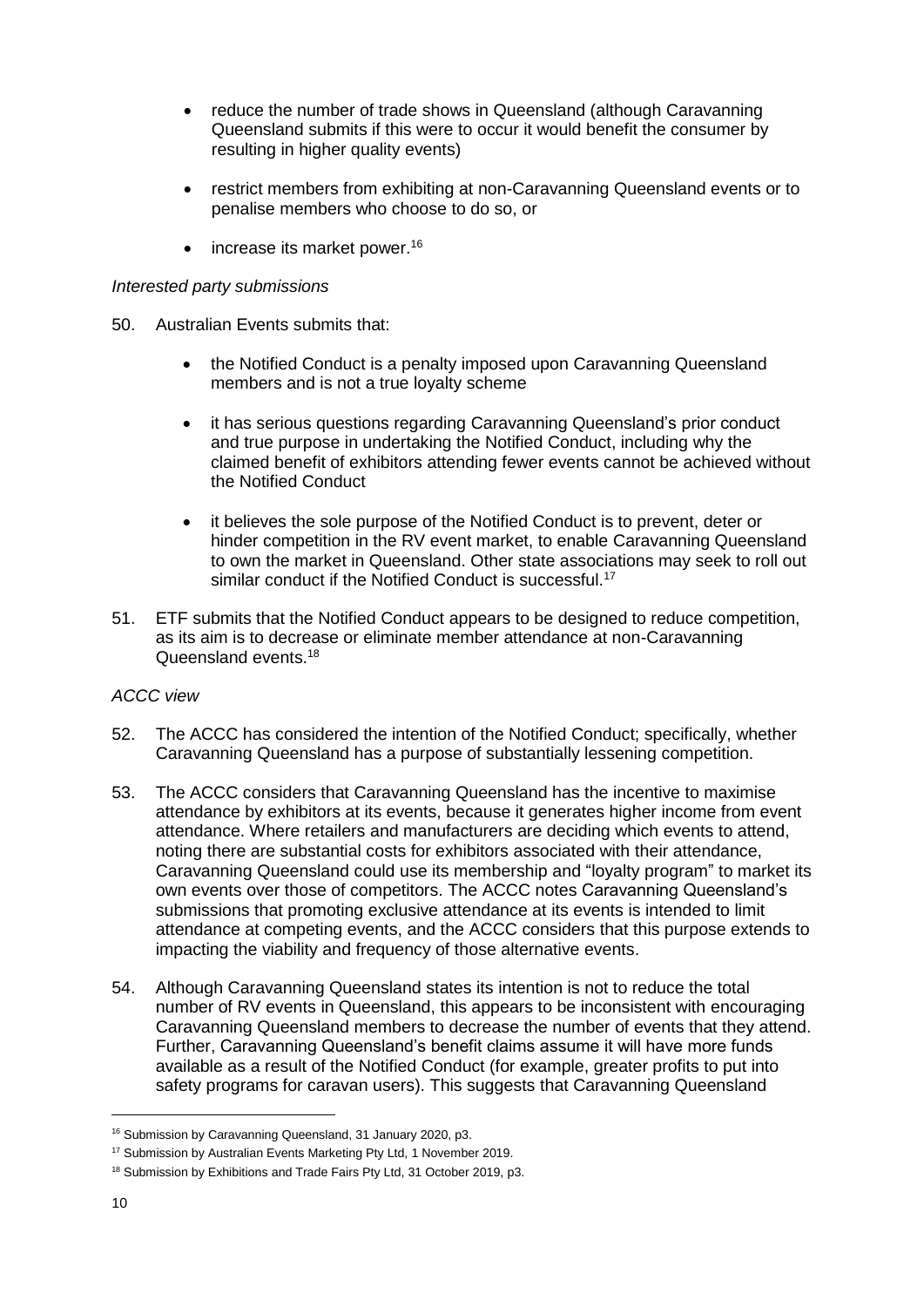expects to have higher revenue from its events in future (either through increased attendance, higher fees from exhibitors and/or attendees, or both) as a result of fewer competing shows or fewer attendees and exhibitors at competing shows – i.e., it appears Caravanning Queensland expects a reduction in competition as a result of the Notified Conduct.

- 55. The ACCC considers inferences can be drawn from the nature of the conduct as to the purpose of Caravanning Queensland. Loyalty programs typically offer rewards to participants for increased attendance/purchases. Rather than offering a reward if its members attend more Caravanning Queensland events, it is offering a discount to its members on condition they do not attend competing events. The ACCC considers that Caravanning Queensland's stated objectives in the Notified Conduct (outlined at paragraph [30a](#page-5-0)bove) could be achieved through other arrangements which do not require exclusive attendance at Caravanning Queensland events.
- 56. The ACCC also considers that it is likely to be in the interests of Caravanning Queensland and its members (being RV retailers and manufacturers) for there to be fewer RV events each year operating in their local areas. While there are substantial costs for exhibitors associated with each event they attend (such as transport, insurance and staffing), these have to be weighed against the opportunity of increasing sales by attending additional events.
- 57. Additionally, it may be in the interests of some retailers and manufacturers for RV exhibition events to become a less significant channel for the sale of RVs. For retailers and RV brands that have invested extensively in caravan sale yards (with high fixed costs), it may be preferable for there to be fewer RV events providing competition for direct yard sales of RVs.
- 58. The ACCC therefore considers that there is incentive for Caravanning Queensland whose membership and board comprises retailers and manufacturers – to employ strategies to reduce the total number of RV events (such as by making non-Caravanning Queensland events unviable due to reduced attendance). Doing this would reduce the overall costs of members by attending less shows, but not have a significant impact on their sales assuming more consumers would attend the remaining events or purchase caravans from sale yards.
- 59. Based on the information available to it, the ACCC is satisfied that the Notified Conduct is proposed for the purpose of substantially lessening competition for the supply of RV exhibition events in South East Queensland, and possibly more broadly in Queensland. The ACCC considers that the purpose of the Notified Conduct is to reduce attendance at competing events such as to render them unviable through the offering of substantial discounts to its members if they do not attend any events run by competitors.

#### **Effect or likely effect**

#### *Caravanning Queensland submissions*

- <span id="page-11-0"></span>60. Caravanning Queensland submits that the Notified Conduct will not result in detriment on the basis that:
	- a) the general public are free to attend events of their choosing
	- b) there is no obligation for Caravanning Queensland members to accept Caravanning Queensland's offer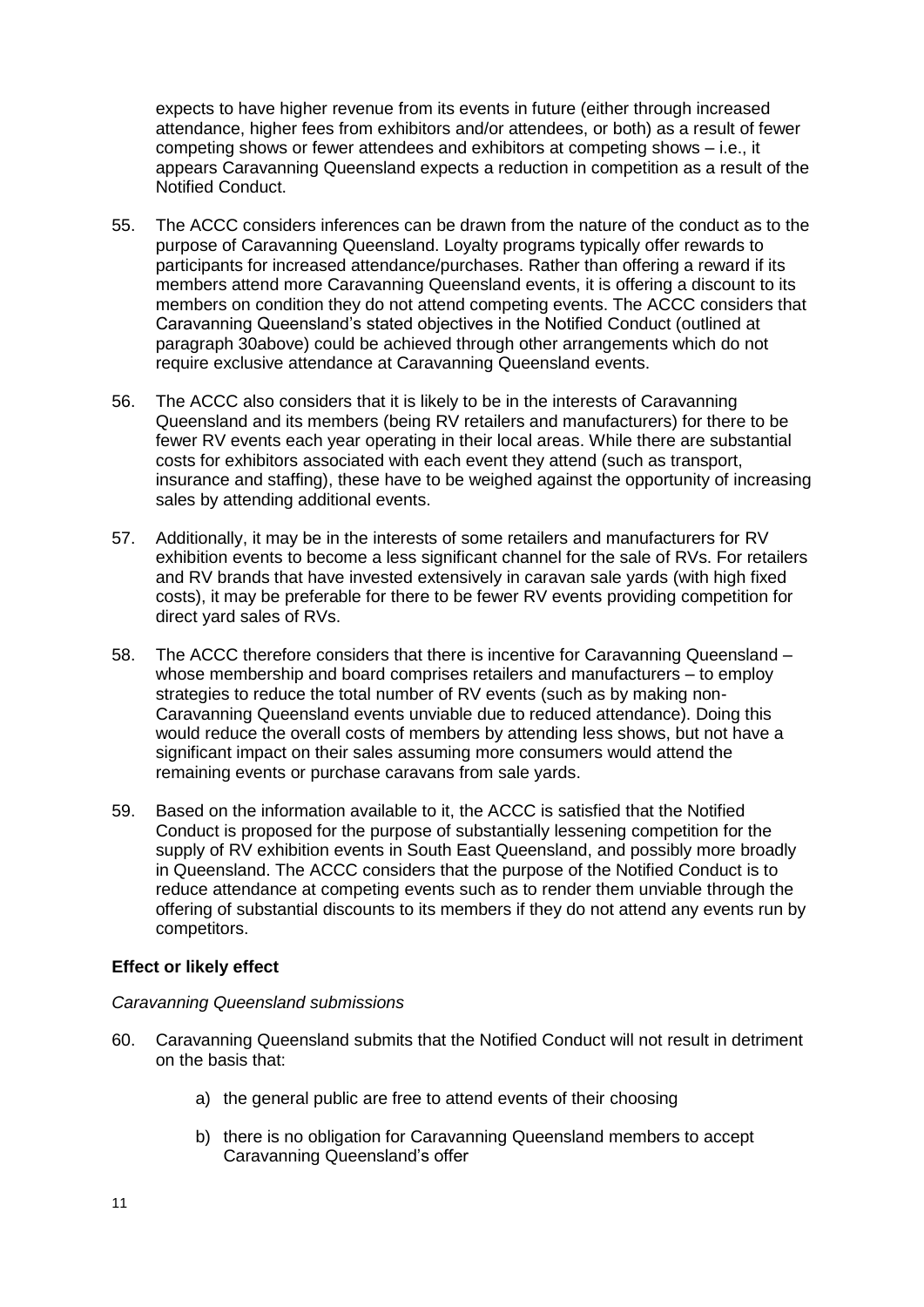- c) there is no penalty imposed on Caravanning Queensland members who choose to exhibit at non-Caravanning Queensland events, and
- d) the Notified Conduct will have no appreciable effect on competition among providers of recreational vehicle events, because there is ample competition in the RV event market such that Caravanning Queensland members are free to choose where and when to exhibit.<sup>19</sup>

#### *Interested party submissions*

- 61. ETF submits that the Notified Conduct is likely to significantly reduce competition for the supply of RV event services because:
	- Caravanning Queensland's Supershow is considered a 'must have' event for a significant proportion of exhibitors. These exhibitors may also exhibit at other events but competition between event organisers for these exhibitors is focussed on persuading them to exhibit at additional trade shows
	- the Notified Conduct permits Caravanning Queensland to leverage this noncontestable share of the market by imposing exclusivity restrictions on the contestable share of the market
	- organisers of events competing with the Supershow would struggle to offer similar discounts to exhibitors, as these discounts would need to be substantial enough to address both the competing show, and the foregone discounts on the Supershow
	- to the extent the Notified Conduct causes a substantial reduction in exhibitor numbers for non-Caravanning Queensland trade shows, this will in turn reduce the quality and viability of these shows (through reduced exhibitor numbers and reduced attendee numbers as a result). This may in turn reduce the number of events and enhance Caravanning Queensland's market power.<sup>20</sup>
- 62. Australian Events submits that the Notified Conduct will result in harm to competition between event operators because:
	- if each of the manufacturers (in conjunction with their appointed retailers) decide to adopt the discount offered, the only events will be those owned and operated by Caravanning Queensland, because 85% of caravan manufacturers are members of Caravanning Queensland and therefore non-Caravanning Queensland shows will not be competitive in scale and scope
	- the size of the discount is unspecified in the notification but may constitute a significant barrier to entry, especially given Caravanning Queensland's membership base and the influence it has over its members
	- the Notified Conduct would place Caravanning Queensland in a position to charge higher prices for its exhibition fees and it would have no incentive to maintain or improve its services.<sup>21</sup>

<sup>19</sup> Submission by Caravanning Queensland, 31 January 2020, p5.

<sup>&</sup>lt;sup>20</sup> Submission by Exhibitions and Trade Fairs Pty Ltd, 31 October 2019.

<sup>&</sup>lt;sup>21</sup> Submission by Australian Events Marketing Pty Ltd, 1 November 2019.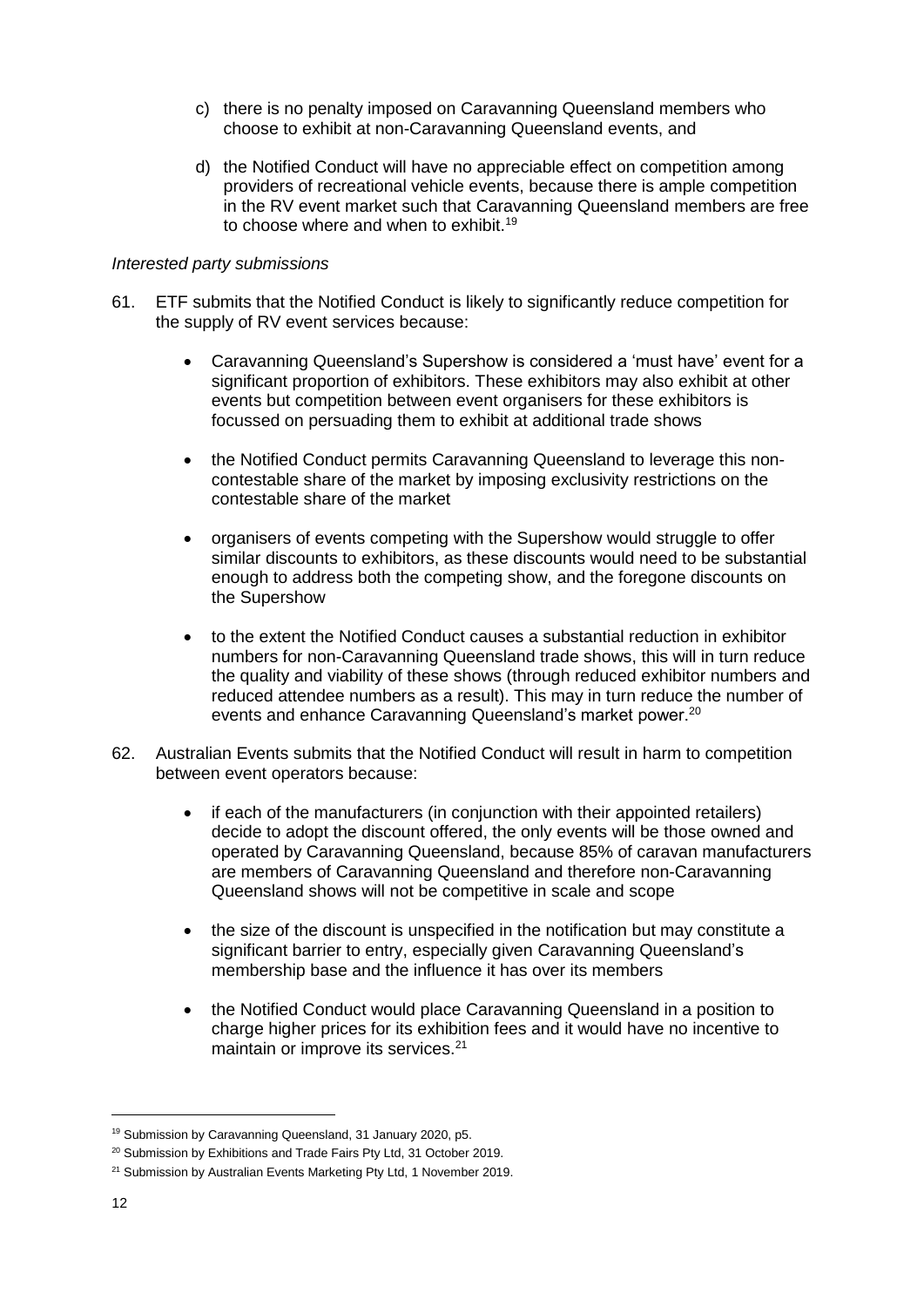#### *ACCC view*

- 63. The ACCC notes that the Notified Conduct provides for Caravanning Queensland to offer any level of discount in relation to fees to exhibit at any of its events, on condition that its members do not attend any RV event organised by anyone else. The ACCC has assessed the likely effect on competition on this basis, taking into account the initial framework for the discount proposed by Caravanning Queensland to be offered in the first instance.
- 64. Caravanning Queensland's Supershow is the largest RV event in Queensland, with upwards of 40,000 attendees and 250 exhibitors. The fees charged for exhibiting at the Supershow are significantly higher than for other shows, at double or triple the price per square metre for outdoor exhibit space, and four or more times the price for indoor space.<sup>22</sup> The Supershow has been described as a "must attend" event for RV retailers in the Brisbane area, because of the importance of sales and exposure gained at the event.<sup>23</sup>
- 65. Because of the significance and exhibition costs of the Supershow, a deep discount offered to Caravanning Queensland members on their exhibit fees at this event is likely to be significant enough to influence a large number of exhibitors not to attend competing shows in the area over the rest of each year. Significant discounts offered on exhibition fees at smaller Caravanning Queensland events would likely have a similar effect on the choices members make about which shows to exhibit at.
- 66. The ACCC considers that organisers of smaller RV events in South East Queensland would be unlikely to be able to offer discounts to a sufficient level to persuade a substantial proportion of members to give up discounts offered by Caravanning Queensland and in order to attend competing events. In relation to the Supershow – where exhibit fees are much higher than any other shows – a discount offered on exhibit fees could be of higher dollar value than the total exhibit fees at competing events.
- 67. The ACCC understands that a substantial proportion of RV exhibitors at events in Queensland are members of Caravanning Queensland, particularly major exhibitors.<sup>24</sup> If a large number of members chose to take up the conditional discount offered by Caravanning Queensland, competing RV events would be unlikely to have sufficient numbers of exhibitors to remain viable.
- 68. As a result, the Notified Conduct is likely to reduce the number of RV events offered in at least the South East Queensland region, where Caravanning Queensland currently holds its events, and possibly more broadly if Caravanning Queensland introduced events into other regions in Queensland and members ceased attending competing events in those regions as well.
- <span id="page-13-0"></span>69. The ACCC therefore considers that the Notified Conduct is likely to substantially lessen competition for the supply of RV exhibition event services in the south-east Queensland region, and possibly in Queensland.

<sup>&</sup>lt;sup>22</sup> Submission by Caravanning Queensland, 1 November 2019.

<sup>&</sup>lt;sup>23</sup> Submission by Exhibitions and Trade Fairs Pty Ltd, 31 October 2019.

<sup>&</sup>lt;sup>24</sup> Submission by Exhibitions and Trade Fairs Pty Ltd, 31 October 2019, and submission by Australian Events Marketing Pty Ltd, 1 November 2019.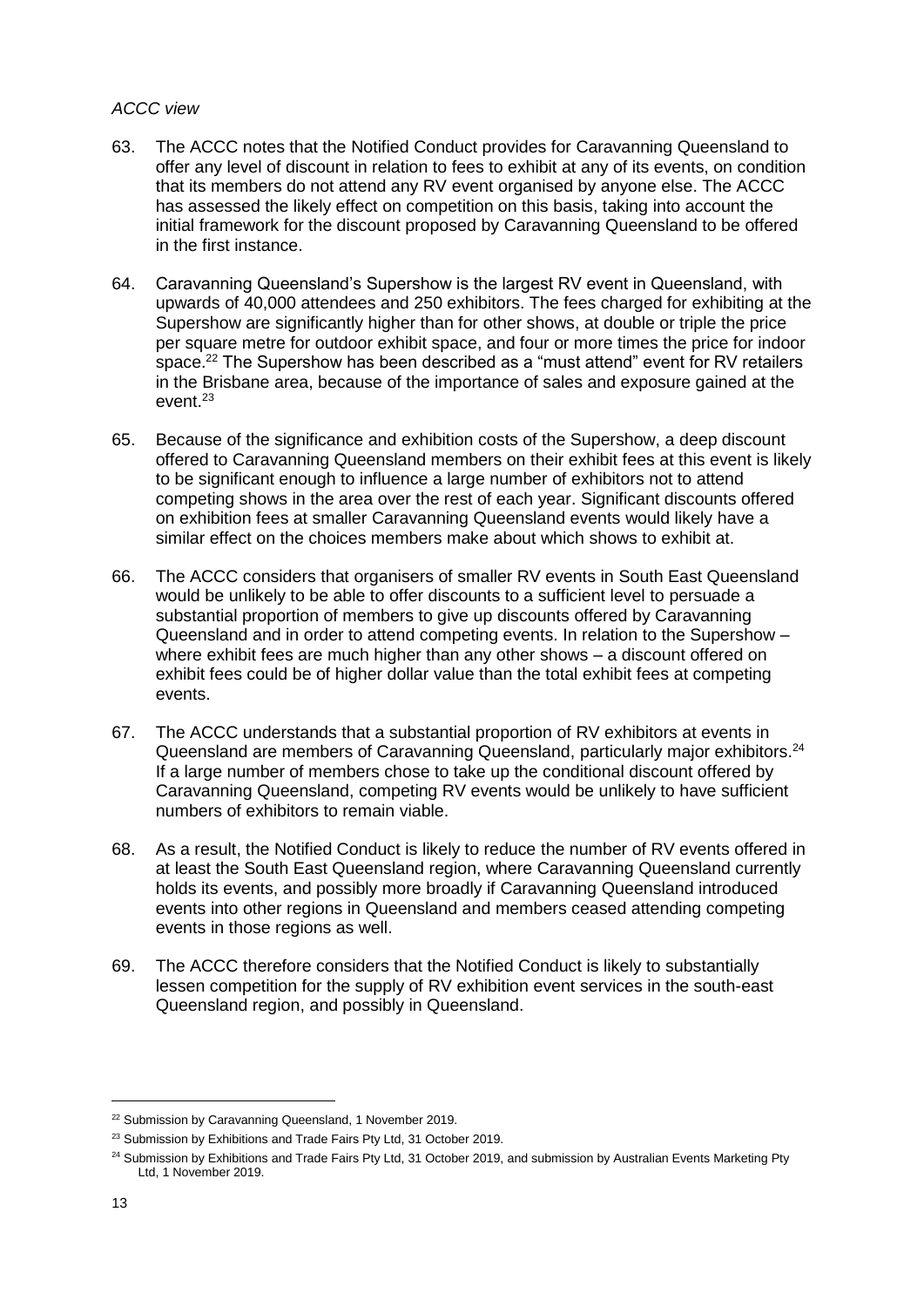### **Public benefits and detriments**

70. Given the assessment that the Notified Conduct has the purpose and likely effect of substantially lessening competition, the ACCC will also assess whether the conduct is likely to result in a benefit to the public, and whether or not that benefit would outweigh any likely detriment to the public including that constituted by any lessening of competition.

#### **Public detriments**

- 71. The views of Caravanning Queensland, interested parties and the ACCC in relation to the likely impact of the Notified Conduct on competition are discussed above in paragraphs [60](#page-11-0) - [69.](#page-13-0)
- 72. The ACCC considers that the Notified Conduct is likely to result in significant public detriment from a substantial lessening of competition for the supply of RV exhibition event services in the South East Queensland region, and possibly in Queensland. This reduction in competitive pressure on Caravanning Queensland is likely to allow it to substantially decrease the quality of its events over time and/or increase the prices it charges to exhibitors and attendees at its RV events.
- 73. In addition, the ACCC considers the Notified Conduct is likely to result in some detriment as a result of reduced competition in the retail supply of RVs to consumers. It is likely that, as a result of the Notified Conduct, consumers will have less opportunities to attend RV exhibition events. As RV exhibition events provide an opportunity for consumers to easily compare the features and prices of a broad range of RVs, and RV retailers generally offer discounted prices or special deals at RV exhibition events, the prices of RVs are likely to be higher as a result. Fewer events in Queensland is also likely to be detrimental to consumers because they have to wait longer or travel further to attend an event.
- 74. There are also likely to be some detriments arising from the reduction in competition to run RV exhibition events in Queensland – for example in renting showgrounds.

#### **Public benefits**

- 75. Caravanning Queensland submits that the Notified Conduct will result in significant public benefits in the form of:
	- a) increased safety of caravans
	- b) an improved customer experience
	- c) discounts for Caravanning Queensland members
	- d) encouraging other organisations in the industry to offer similar discounts and promotions, reducing overall costs for members.<sup>25</sup>
- 76. These claims, and interested party responses, are discussed in the sections that follow.

<sup>&</sup>lt;sup>25</sup> Notification of exclusive dealing N10000505, lodged by Caravan Trade & Industries Association Queensland on 3 October 2019.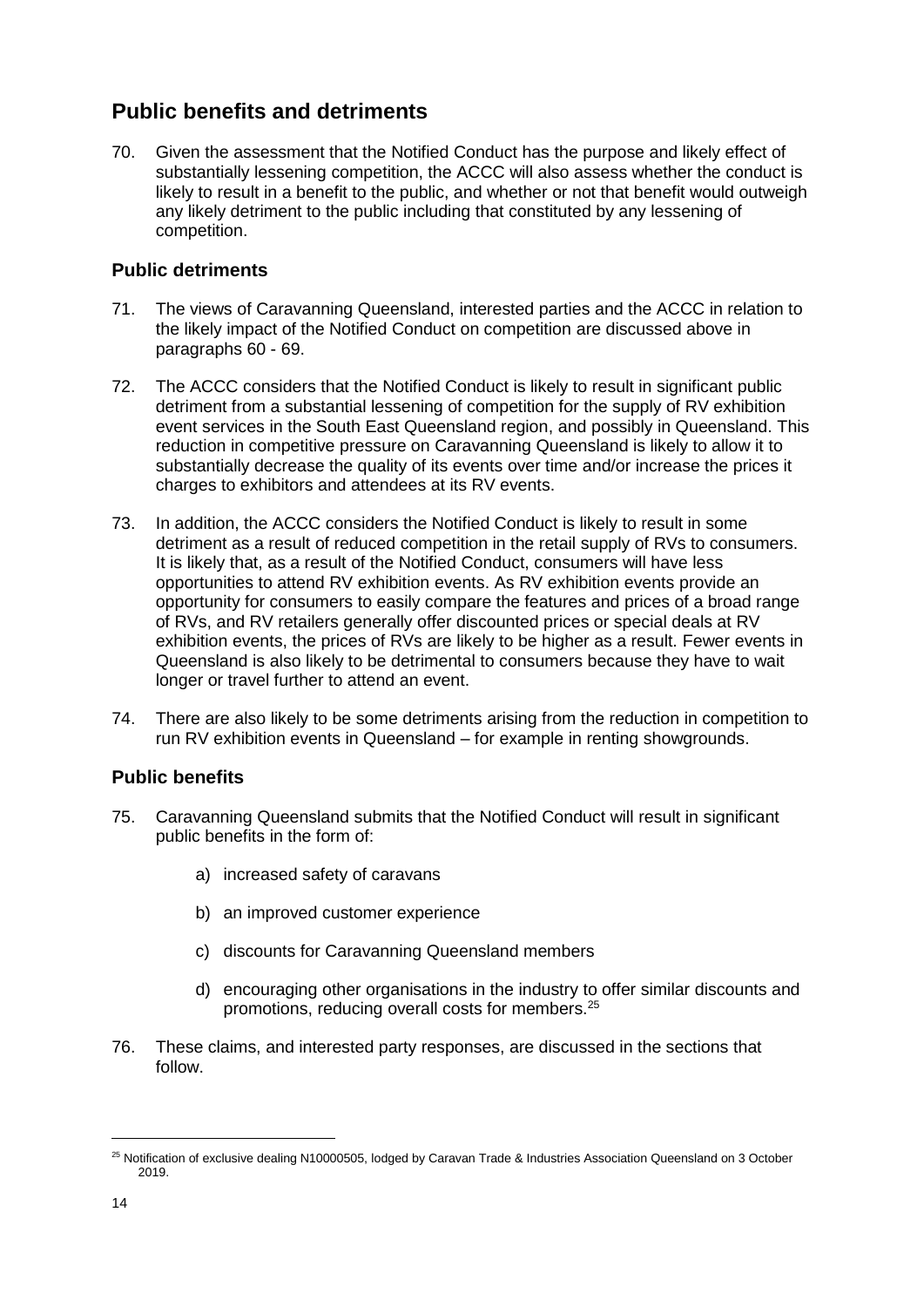#### **Increased safety of caravans**

- 77. Caravanning Queensland submits that the Notified Conduct will result in increased safety of caravans, due to the compliance audits by Caravanning Queensland to which participants at Caravanning Queensland events are subject, and caravan safety check and educational programs which are offered to consumers and industry staff, funded by revenue generated from Caravanning Queensland events.
- 78. ETF submits that the Notified Conduct is not required for this benefit to arise because, even without the Notified Conduct, Caravanning Queensland can still use its revenue to create and improve safety programs for its members and consumers, and all RVs must comply with stringent safety requirements, regardless of any safety activities or accreditation undertaken by Caravanning Queensland.<sup>26</sup>

#### *ACCC view*

- 79. The ACCC notes that caravans in Queensland are subject to various mandatory and enforceable regulations and standards. It is not legal for any caravan to be sold in Australia which does not meet Australian Design Rules.
- 80. Caravanning Queensland's safety program for caravan users, partially funded by the Queensland Government, provides a benefit to consumers in providing expertise to confirm compliance with mandatory requirements. However, any benefit from expansion of this program as a result of the Notified Conduct would depend on an increase in revenue to Caravanning Queensland as a result of the Notified Conduct. As noted above, Caravanning Queensland has not outlined how it expects providing a discount on event fees to members who exclusively attend its shows will increase its revenue.
- 81. To the extent that the Notified Conduct did result in increased safety through greater caravan safety compliance audits and educational programs, the ACCC considers this would be a public benefit. However, the ACCC does not have any information to support the submission that an increase in the profits of Caravanning Queensland would be invested in its safety programs. Therefore, the ACCC cannot be satisfied on the basis of the information before it that the Notified Conduct is likely to result in a public benefit through increased safety of caravan use in Queensland.

#### **Improved customer experience**

- 82. Caravanning Queensland submits the Notified Conduct will result in an improved experience for customers, due to Caravanning Queensland members choosing to attend fewer events in taking up the discounts offered under the Notified Conduct, and therefore having more time and resources to invest into their exhibits and dealerships.
- 83. Australian Events and ETF submit that the Notified Conduct will not result in the benefits claimed because:
	- the burden and cost of attending numerous events throughout the year can be avoided by Caravanning Queensland members without the Notified Conduct, simply by choosing not to participate in as many events
	- the Notified Conduct is not directed towards the quantity of events, but rather exclusivity of events

<sup>&</sup>lt;sup>26</sup> Submission by Exhibitions and Trade Fairs Pty Ltd, 31 October 2019.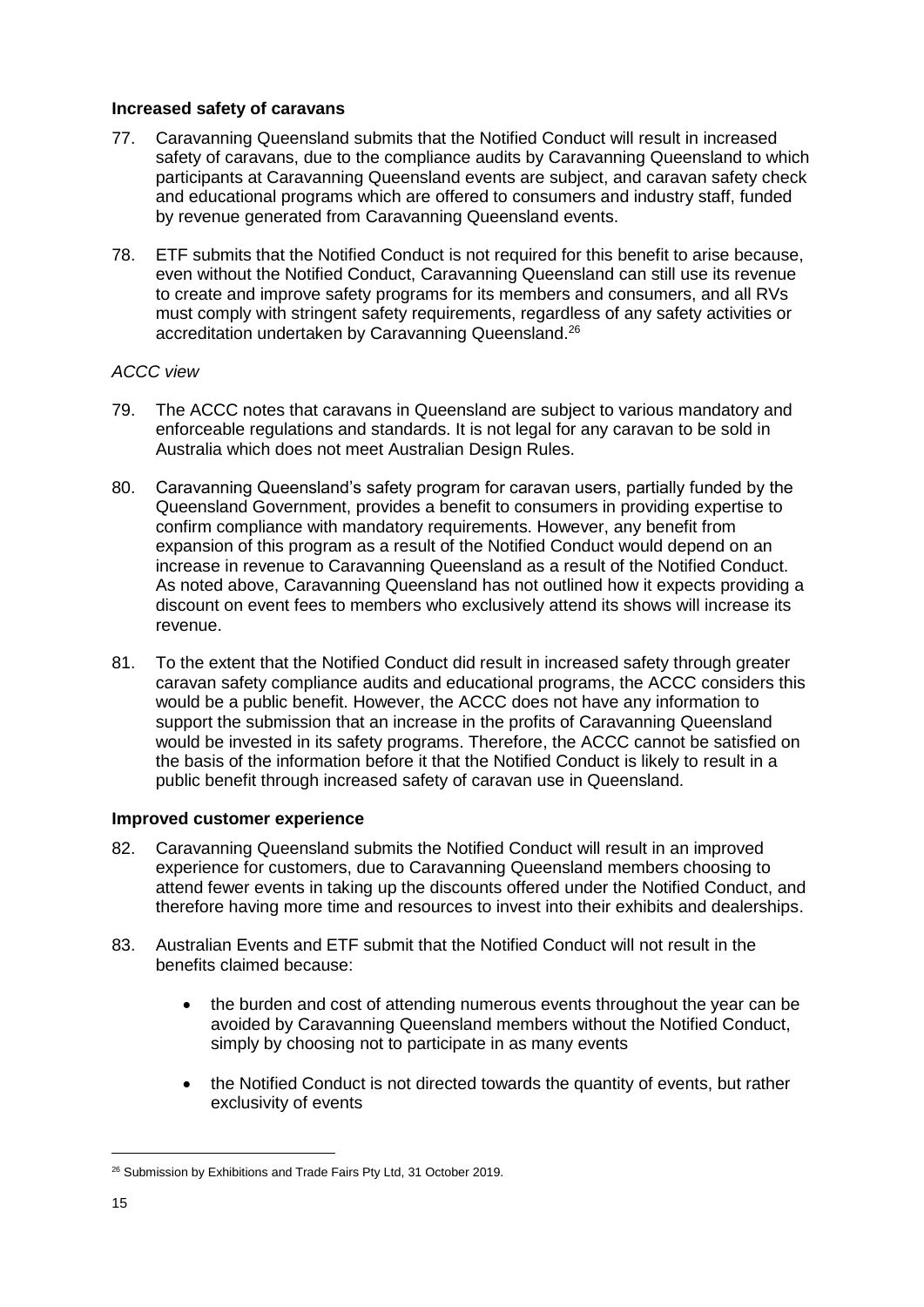- the Notified Conduct will result in a reduction of competition between event operators, which will in turn dampen the competitive pressure on exhibitors and event operators to invest to increase the quality of events and exhibits (not increase the quality, as Caravanning Queensland claims)
- fewer events will not necessarily result in higher quality offerings to attendees, since each event is differentiated and offers different services to consumers.

#### *ACCC view*

- 84. While the ACCC accepts that attending fewer events is likely to reduce costs for RV exhibitors, exhibitors can achieve similar cost savings without the Notified Conduct by simply choosing to attend fewer events. Exhibitors are able to make decisions about how many, and which, events to attend, based on what is in their financial interests – i.e. they will choose to attend additional events so long as their expected profits from attending exceed their costs in doing so.
- 85. The Notified Conduct may result in significant cost savings to exhibitors to the extent it reduces the number of RV events. This outcome would result in savings for exhibitors as they would reduce their costs by not attending some events, while not risking losing sales to competitors by not attending events that still went ahead.
- 86. In any event, it is not clear that any cost savings to RV exhibitors flowing from the Notified Conduct would result in an improved customer experience as a result of exhibitors increasing the investment in their exhibits and/or caravan yards. To the extent there is a reduction in competition between RV retailers as a result of the Notified Conduct, there may in fact be reduced pressure for RV retailers to improve the quality of their exhibits at events and caravan yards in response to the needs of consumers.
- 87. Further, any reduction in competition for the supply of RV exhibition event services as a result of the Notified Conduct would be likely to reduce the importance placed on consumer preferences in the organisation of RV events. A subsequent reduction in the number of RV events would also reduce consumer choice in the timing, location, and content of events.
- 88. The ACCC considers that the Notified Conduct is unlikely to result in public benefits from an improved experience for consumers at RV events and caravan yards.

#### **Discounts for members**

89. Caravanning Queensland submits the Notified Conduct will result in benefits in the form of discounts for Caravanning Queensland members who choose to exclusively attend Caravanning Queensland events.

#### *ACCC view*

90. The ACCC considers that the Notified Conduct is likely to result in some benefit to Caravanning Queensland members who choose not to attend competing events, in the form of cost savings on exhibition fees at Caravanning Queensland events. However the ACCC considers this is unlikely to constitute a significant public benefit and will largely be a transfer of revenue from Caravanning Queensland to its members.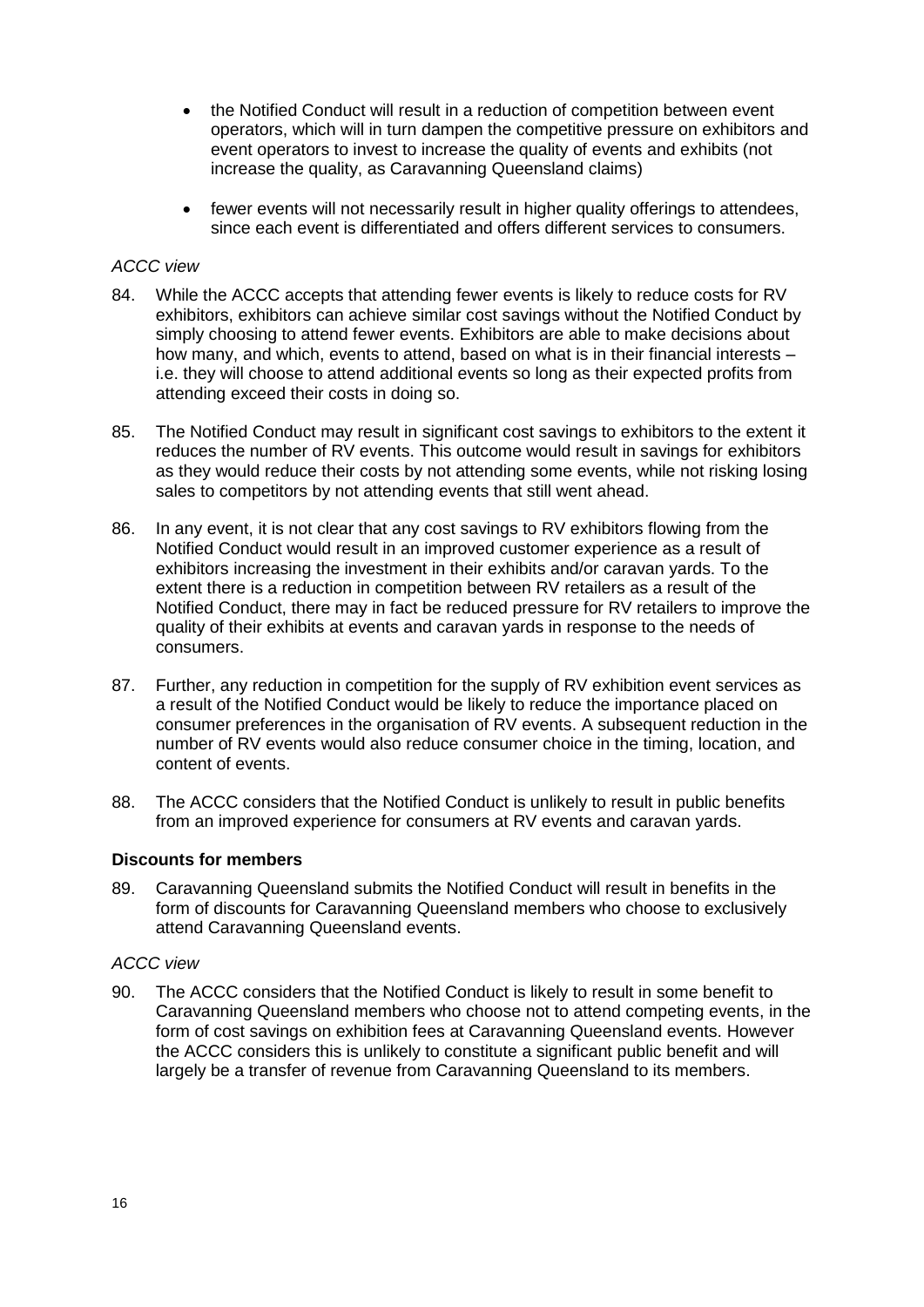#### **Encouraging competitive response**

- 91. Caravanning Queensland submits the Notified Conduct will result in benefits by encouraging other organisations in the industry to offer similar discounts and promotions, reducing overall costs for members.
- 92. ETF submits that competing RV event operators would struggle to offer similar discounts to those Caravanning Queensland is able to offer. This is because Caravanning Queensland's Supershow is the largest event and attendance at it is considered critical by a significant proportion of exhibitors. In order to offer a similarly attractive discount to exhibitors, competing shows would need to offer a discount substantial enough to address both the competing show, and the foregone discounts on the Supershow.<sup>27</sup>

#### *ACCC view*

93. The ACCC considers, given the dominant position of Caravanning Queensland in relation to its membership and the Supershow, it is unlikely any operator of a competing event would be able to offer a discount substantial enough to entice exhibitors to give up a deep discount on exhibition fees offered by Caravanning Queensland. The ACCC therefore considers that the Notified Conduct is unlikely to result in a public benefit by encouraging others in the industry to offer similar discounts.

#### ACCC conclusion on likely public benefits

94. The ACCC considers that the Notified Conduct is likely to result in little, if any, public benefit.

#### **Balance of public benefits and detriments**

- 95. The ACCC considers that the Notified Conduct is likely to result in significant public detriment including from a substantial lessening of competition for the supply of RV exhibition event services in the South East Queensland region, and possibly Queensland, by disincentivising attendance at competing events and potentially rendering them unviable.
- 96. This reduction in competition will reduce event services for consumers and is likely to increase prices for RVs.
- 97. The ACCC considers that the Notified Conduct is likely to result in little, if any public benefit.
- 98. Accordingly, the ACCC considers that the likely public benefits of the Notified Conduct do not outweigh the likely public detriments of the Notified Conduct.

### **Conclusion**

99. The ACCC is satisfied based on the information before it that the Notified Conduct has the purpose, effect or likely effect of substantially lessening competition in the supply of RV exhibition events in South East Queensland, and possibly Queensland.

<sup>&</sup>lt;sup>27</sup> Submission by Exhibitions and Trade Fairs, 31 October 2019.